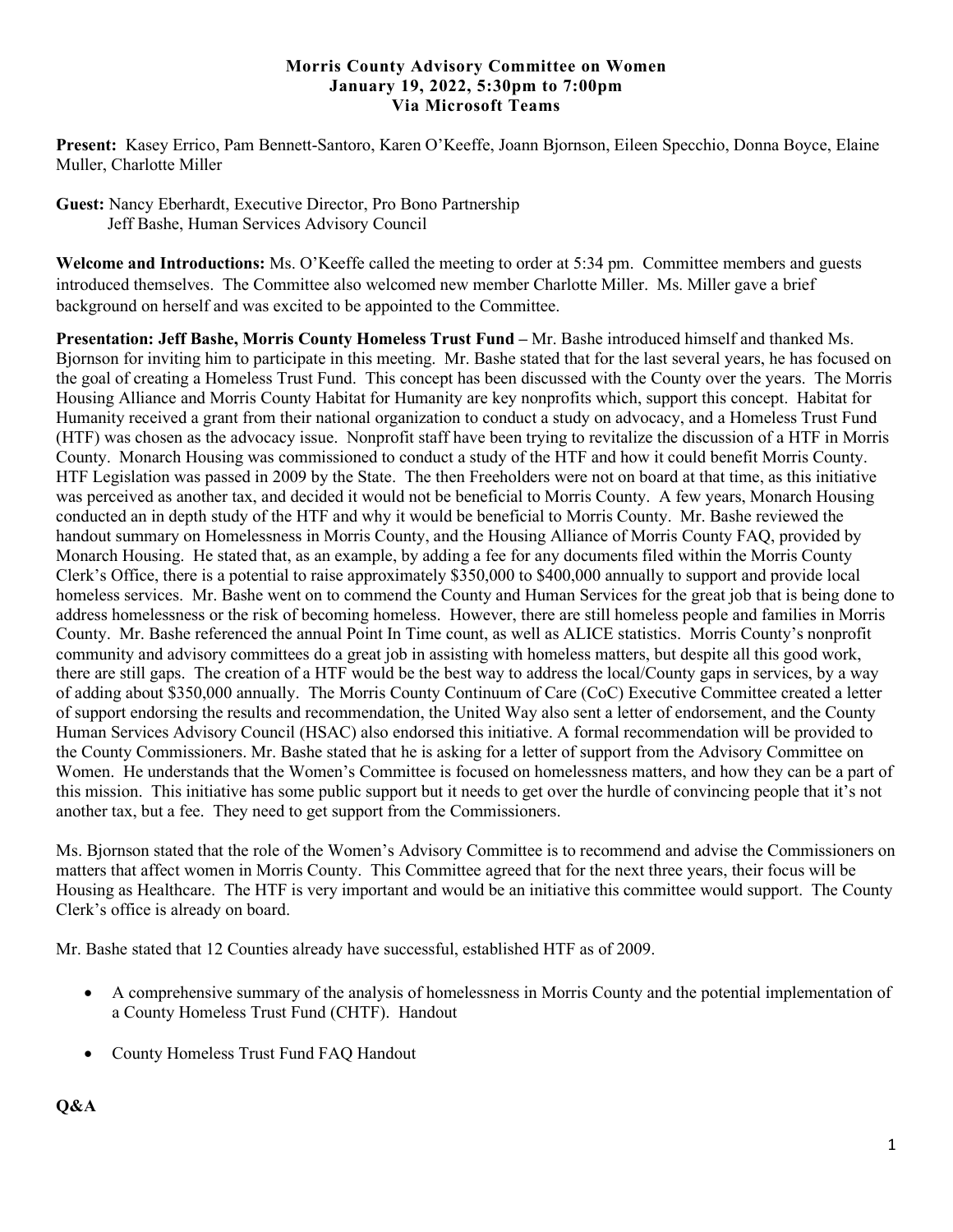Ms. O'Keeffe asked that with the other counties, is there a risk of funding cuts. Mr. Bashe replied that he was not aware of any funds being cut, but there is always a risk.

Ms. O'Keeffe asked what kind of documents would be charged a fee. Mr. Bashe replied the documents would be related to real estate (deeds, mortgages, title search, etc.), most documents that are filed by the County Clerk.

Ms. Eberhardt asked if all participating counties get their money from filing fees through the Clerk's Office. Mr. Bashe stated that yes, only documents filed from the County Clerk's office will be charged a fee, which will go into the HTF. There was a law passed (a State of NJ law) with the structure of the initiative. If funds are not spent with in four years, it goes back to Community Development, to be reallocated for similar projects, the County does not lose this money. There are 21 Counties in New Jersey.

Ms. Bjornson asked if there are any County's in process for the HTF. Mr. Bashe was unsure at this point. Due to COVID, he hasn't seen any data since 2018. He will reach out to Monarch Housing to see if they have any information. Ms. Errico stated that through a copy of their minutes, Atlantic County put it up for discussion, but the topic was pulled. She is not sure, but they may still be in the process.

Ms. Boyce commented that this Committee studied that latest ALICE report and it was noted that a significant number of Morris County senior women were just on the cusp of homelessness. The pandemic largely impacted females. COVID assistance will most likely be going away, which will create tremendous hardships for the female population. It's very important to have another funding source to prevent them from becoming homeless. The HTF seems to be the best solution to address this crisis.

Should the HTF initiative come to fruition, Mr. Bashe would like to see the funds go to more permanent sheltering facilities and affordable housing.

Ms. O'Keeffe thanked Mr. Bashe for his information presentation.

Upon the conclusion of the presentation, Ms. O'Keeffe asked the Committee what their thoughts were on creating a letter of support for the Homeless Trust Fund. The Committee unanimously agreed to write a letter of support. Ms. Muller stated that years ago, the Women's Committee conducted a homeless study. Homelessness has been an issue for many years and should be noted in the letter. Ms. Boyce recommended that HUD data be incorporated as well. Ms. O'Keeffe asked for a volunteer to write the letter. Ms. Muller and Ms. Eberhardt said she would assist. Ms. Bjornson will get information to be added to the letter, there are a lot of sources to obtain the data. Ms. O'Keeffe recommended creating an Ad Hoc Committee. Ms. Boyce said she would be a part of the Ad Hoc Committee. Ms. O'Keeffe recommended moving forward with an Ad Hoc Committee to include Ms. Muller, Ms. Boyce, and Ms. Bjornson to write the letter of support. Ms. Bjornson made a motion to vote, Ms. Muller seconded, the motion passed.

Ms. Errico informed the Committee that the Federal Emergency Rental Assistance funding has been fully expended.

**Review of November Meeting Minutes:** The Committee reviewed the minutes from the November 16, 2021 meeting. Ms. Bennett-Santoro approved the minutes, Ms. Bjornson seconded.

**Discussion Topics:** 2022 Seeds of Change Award- sub-committee update Nominee discussion – Ms. O'Keeffe gave a brief background on the Seeds of Change (SOC) award to Ms. Miller and Ms. Eberhardt. Ms. Bennett-Santoro announced to the Committee that based on her application, Mary Ledyard was chosen to receive the SOC award. Her application was impressive, stating all the incredible volunteering Ms. Ledyard accomplished to date. Ms. Bennett-Santoro made a motion to approve Mary Ledyard for the 2022 Seeds of Change Award. Ms. Specchio seconded the motion. Motion passed unanimously.

Ms. Errico will reach out to Brian Murray, to see if this matter can be added to the March, 9<sup>th</sup> Commissioner meeting. She will also seek his guidance on how to move forward with the event.